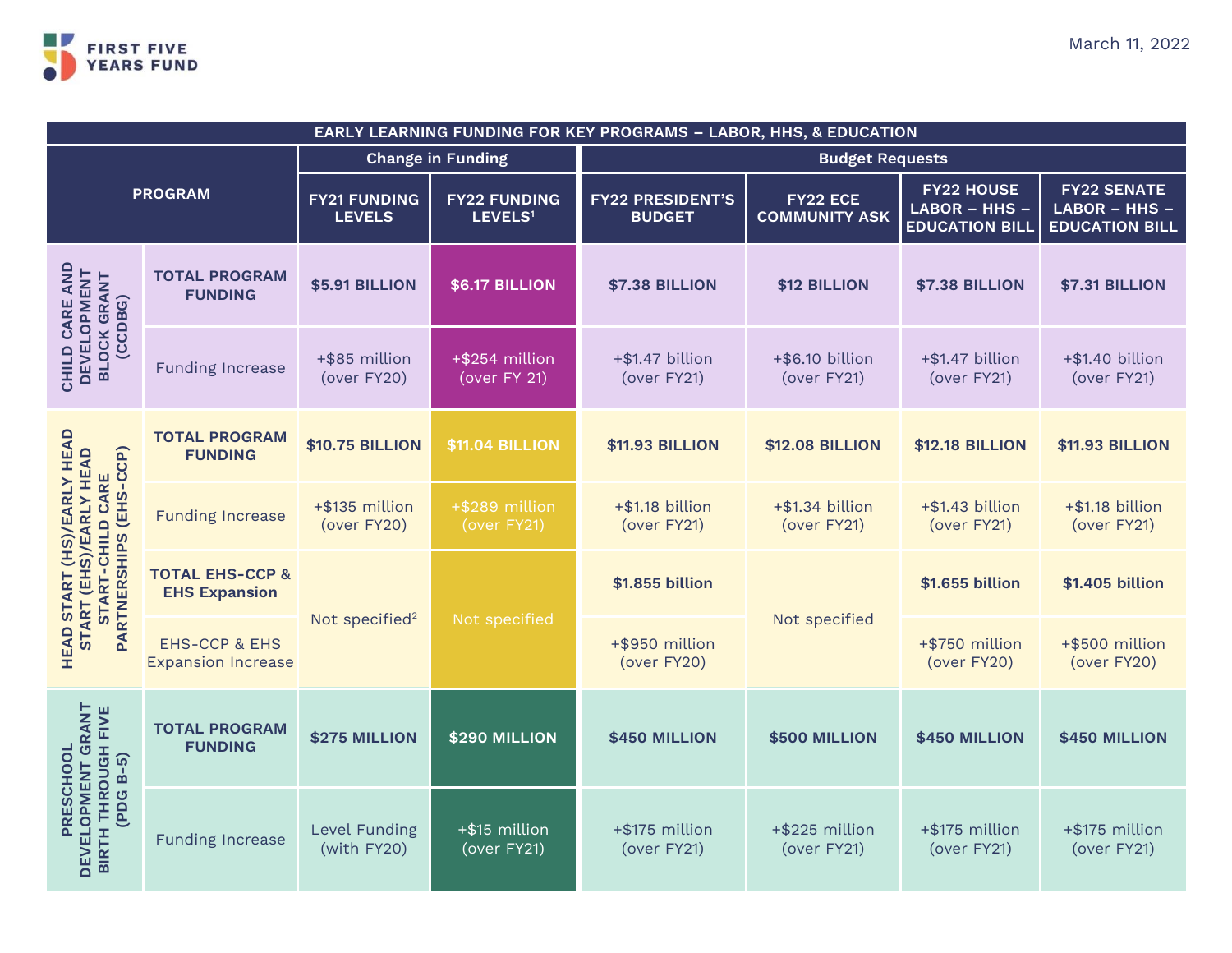| EARLY LEARNING FUNDING FOR KEY PROGRAMS - LABOR, HHS, & EDUCATION    |                                        |                                      |                                            |                                          |                                         |                                                             |                                                              |  |
|----------------------------------------------------------------------|----------------------------------------|--------------------------------------|--------------------------------------------|------------------------------------------|-----------------------------------------|-------------------------------------------------------------|--------------------------------------------------------------|--|
| <b>PROGRAM</b>                                                       |                                        | <b>Change in Funding</b>             |                                            | <b>Budget Requests</b>                   |                                         |                                                             |                                                              |  |
|                                                                      |                                        | <b>FY21 FUNDING</b><br><b>LEVELS</b> | <b>FY22 FUNDING</b><br>LEVELS <sup>1</sup> | <b>FY22 PRESIDENT'S</b><br><b>BUDGET</b> | <b>FY22 ECE</b><br><b>COMMUNITY ASK</b> | <b>FY22 HOUSE</b><br>LABOR - HHS -<br><b>EDUCATION BILL</b> | <b>FY22 SENATE</b><br>LABOR - HHS -<br><b>EDUCATION BILL</b> |  |
| <b>IDEA GRANTS</b><br><b>TO STATES</b>                               | <b>TOTAL PROGRAM</b><br><b>FUNDING</b> | <b>\$12.94 BILLION</b>               | <b>\$13.34 BILLION</b>                     | <b>\$15.50 BILLION</b>                   | Not specified                           | <b>\$15.54 BILLION</b>                                      | <b>\$15.54 BILLION</b>                                       |  |
|                                                                      | <b>Funding Increase</b>                | +\$1.73 billion<br>(over FY20)       | +\$406.2 million<br>(over FY21)            | +\$2.56 billion<br>(over FY21)           |                                         | +\$2.60 billion<br>(over FY21)                              | +\$2.60 billion<br>(over FY21)                               |  |
| PRESCHOOL<br><b>GRANTS<br/>(PART B, 619)</b><br><b>IDEA</b>          | <b>TOTAL PROGRAM</b><br><b>FUNDING</b> | <b>\$397.6 MILLION</b>               | <b>\$409.5 MILLION</b>                     | <b>\$502.6 MILLION</b>                   | <b>\$537.3 MILLION</b>                  | <b>\$502.6 MILLION</b>                                      | <b>\$502.6 MILLION</b>                                       |  |
|                                                                      | <b>Funding Increase</b>                | +\$3.5 million<br>(over FY20)        | +\$11.9 million<br>(over FY21)             | +\$105 million<br>(over FY21)            | +\$139.7 million<br>(over FY21)         | +\$105 million<br>(over FY21)                               | +\$105 million<br>(over FY21)                                |  |
| INFANTS AND TODDLERS<br>(PART C)<br><b>GRANTS FOR</b><br><b>IDEA</b> | <b>TOTAL PROGRAM</b><br><b>FUNDING</b> | <b>\$481.9 MILLION</b>               | <b>\$496.3 MILLION</b>                     | <b>\$731.9 MILLION</b>                   | <b>\$722.2 MILLION</b>                  | <b>\$731.9 MILLION</b>                                      | <b>\$731.9 MILLION</b>                                       |  |
|                                                                      | <b>Funding Increase</b>                | +\$4.85 million<br>(over FY20)       | $+$ \$14.5 million<br>(over FY21)          | +\$250 million<br>(over FY21)            | +\$240.4 million<br>(over FY21)         | +\$250 million<br>(over FY21)                               | +\$250 million<br>(over FY21)                                |  |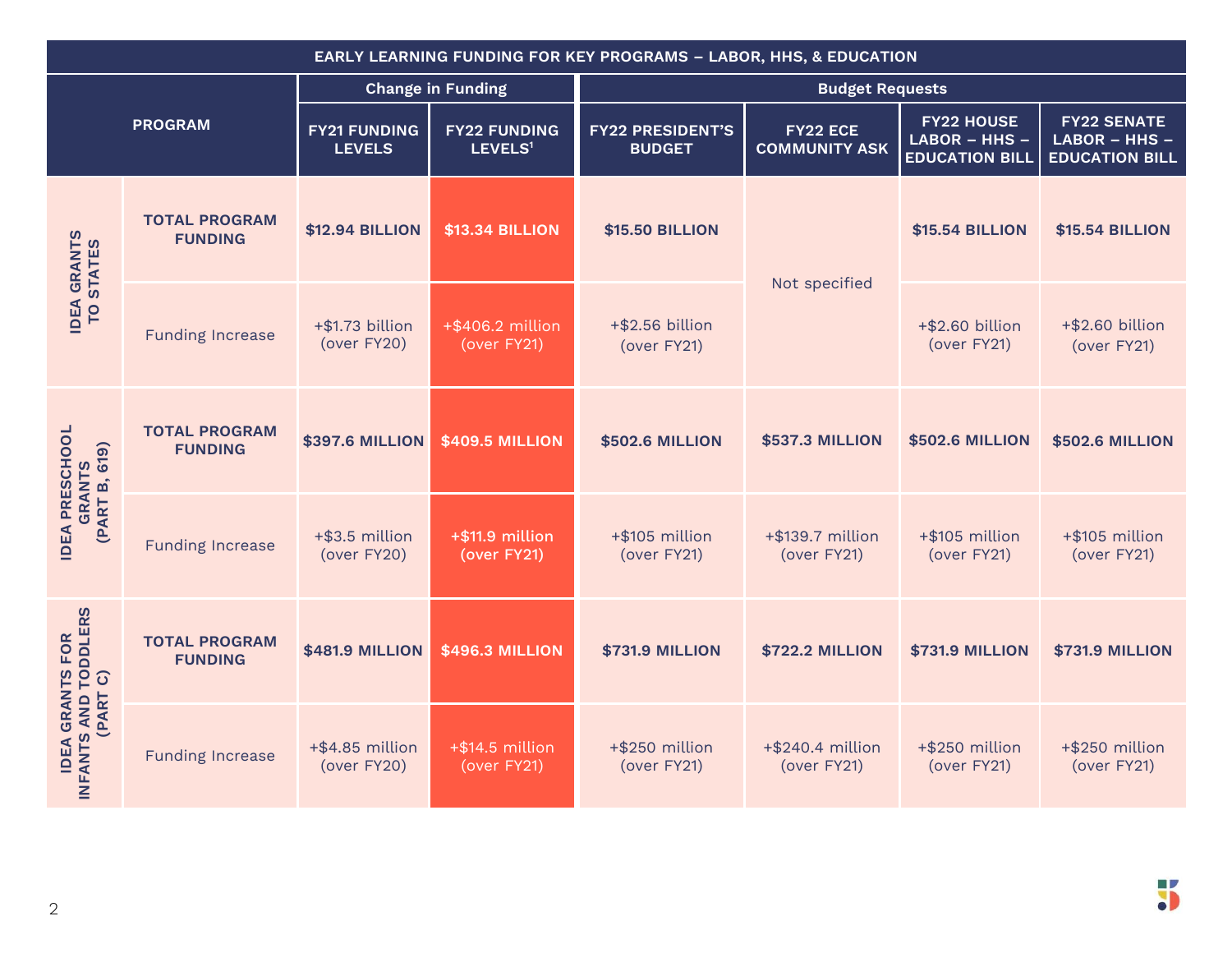| <b>EARLY LEARNING FUNDING FOR KEY PROGRAMS - LABOR, HHS, &amp; EDUCATION</b>   |                                        |                                      |                                            |                                          |                                         |                                                               |                                                              |  |
|--------------------------------------------------------------------------------|----------------------------------------|--------------------------------------|--------------------------------------------|------------------------------------------|-----------------------------------------|---------------------------------------------------------------|--------------------------------------------------------------|--|
| <b>PROGRAM</b>                                                                 |                                        | <b>Change in Funding</b>             |                                            | <b>Budget Requests</b>                   |                                         |                                                               |                                                              |  |
|                                                                                |                                        | <b>FY21 FUNDING</b><br><b>LEVELS</b> | <b>FY22 FUNDING</b><br>LEVELS <sup>1</sup> | <b>FY22 PRESIDENT'S</b><br><b>BUDGET</b> | <b>FY22 ECE</b><br><b>COMMUNITY ASK</b> | <b>FY22 HOUSE</b><br>$LABOR - HHS -$<br><b>EDUCATION BILL</b> | <b>FY22 SENATE</b><br>LABOR - HHS -<br><b>EDUCATION BILL</b> |  |
| CARE ACCESS<br>S PARENTS<br>OL (CCAMPIS)<br>MEANS P.<br><b>CHILD</b><br>$\leq$ | <b>TOTAL PROGRAM</b><br><b>FUNDING</b> | \$55 MILLION                         | \$65 MILLION                               | <b>\$95 MILLION</b>                      | Not specified                           | \$95 MILLION                                                  | \$110 MILLION                                                |  |
|                                                                                | <b>Funding Increase</b>                | +\$2 million<br>(over FY20)          | +\$10.0 million<br>(over FY21)             | +\$40 million<br>(over FY21)             |                                         | +\$40 million<br>(over FY21)                                  | +\$55 million<br>(over FY21)                                 |  |
| <b>STRESS</b><br>CHILD<br>IVE<br><b>INITIAT</b><br>NATIONAL<br>TRAUMATIC       | <b>TOTAL PROGRAM</b><br><b>FUNDING</b> | <b>\$71.89 MILLION</b>               | <b>\$81.89 MILLION</b>                     | \$82 MILLION                             | Not specified                           | \$100 MILLION                                                 | <b>\$81.89 MILLION</b>                                       |  |
|                                                                                | <b>Funding Increase</b>                | +\$3 million<br>(over FY20)          | +\$10.0 million<br>(over FY21)             | +\$10 million<br>(over FY21)             |                                         | +\$28 million<br>(over FY21)                                  | +\$10 million<br>(over FY21)                                 |  |

<sup>1</sup> These funding levels do not include supplemental funds from Coronavirus Relief legislation.

 $^{\rm 2}$  FY20 was the last time a specific funding level (\$905 million) was noted for EHS-CCP.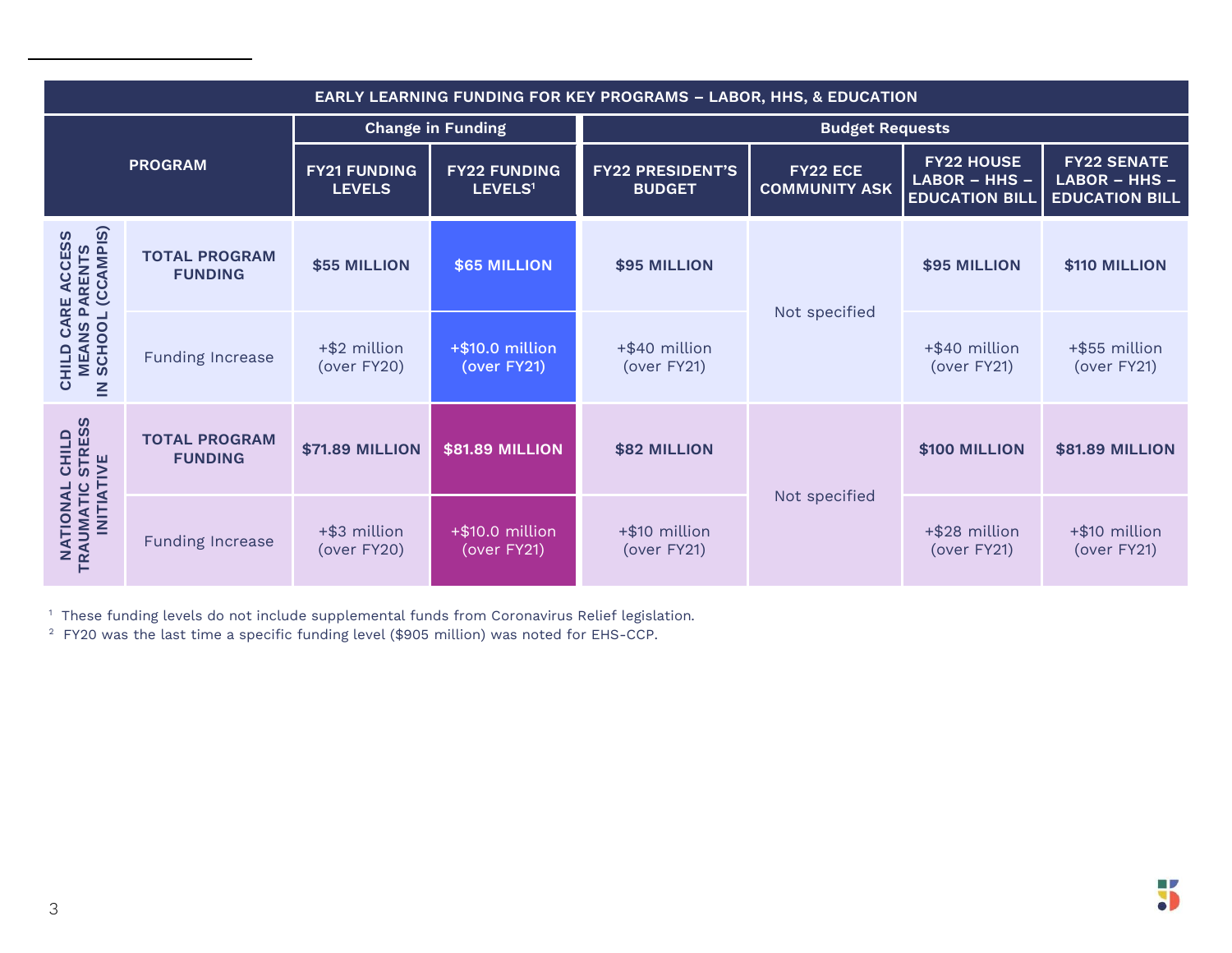### **JOINT EXPLANATORY STATEMENT, DEPARTMENTS OF LABOR, HEALTH AND HUMAN SERVICES, AND EDUCATION, AND RELATED AGENCIES APPROPRIATIONS ACT, 2022**

Note: Unless otherwise noted, the language set forth in House [Report](https://www.congress.gov/117/crpt/hrpt96/CRPT-117hrpt96.pdf) 117-96 carries the same weight as language included in this explanatory statement and should be complied with unless specifically addressed to the contrary in this explanatory statement.

### **Administration for Children and Families**

*Migrant and Seasonal Head Start (MSHS) Eligibility Requirements*.—The agreement reiterates the need for the report on the Impact of the Federal Poverty Guidelines, as requested in House Report 116-450, including the section examining how such requirements may be affecting MSHS, and requests a briefing on the findings and recommendations of that report as soon as practicable.

In addition, the agreement directs the Office of Head Start to issue, and post online within 30 days of enactment of this Act, guidance on the flexibilities MSHS programs can offer farmworker families concerned with demonstrating income eligibility or residency as referenced in House Report 117-96.

*Quality Improvement Funding for Staff Recruitment and Retention and Trauma-Informed Care.* —The agreement provides \$52,000,000 in quality improvement funding, including a prioritization on activities to improve staff compensation in order to recruit and retain qualified staff and support the provision of high-quality program services. Funds may also be used to address the rise of adverse childhood experiences attributable to the pandemic and the increased prevalence of substance use, economic hardship, home and community violence, and other traumatic experiences that can negatively impact child development and lead to disruptions in classroom environments. The agreement directs the Administration to allow flexibility to meet local needs while focusing these funds on improving the compensation of staff with an emphasis on positions with high rates of turnover.

*Social Services Research and Demonstration.*—The agreement includes \$10,000,000 for carrying out a diaper distribution pilot program to provide grants to social service agencies or other non-profit organizations specifically for diaper and diapering supply needs.

### **HOUSE APPROPRIATIONS REPORT, DEPARTMENTS OF LABOR, HEALTH AND HUMAN SERVICES, AND EDUCATION, AND RELATED AGENCIES APPROPRIATIONS BILL, 2022 (House Report 117-96)**

# **Child Care and Development Block Grant (CCDBG)**

*Assistant Secretary for Planning and Evaluation/CCDBG Eligibility and Receipt.—*The Committee expects HHS ASPE to provide and make publicly accessible updated annual estimates and factsheets of Child Care Eligibility and Receipt under Federal and State rules as promptly as practicable. Within six months of enactment of this Act, the Committee directs ASPE to post on its website estimates and factsheets for fiscal year 2018, along with a timeline for when the agency intends to provide updates for 2019 and subsequent years.

*Child Care Facilities Needs Assessment.*—The Committee appreciates that ACF is in the process of conducting a feasibility study to determine how States could conduct needs assessments of their child care and early education facilities. The Committee directs ACF to continue to dedicate a portion of Federal CCDBG research funding (42 U.S.C. 9858m) as it evaluates possible methodologies for conducting facilities needs assessments and prepares cost estimates for the funding that would be necessary for experts to conduct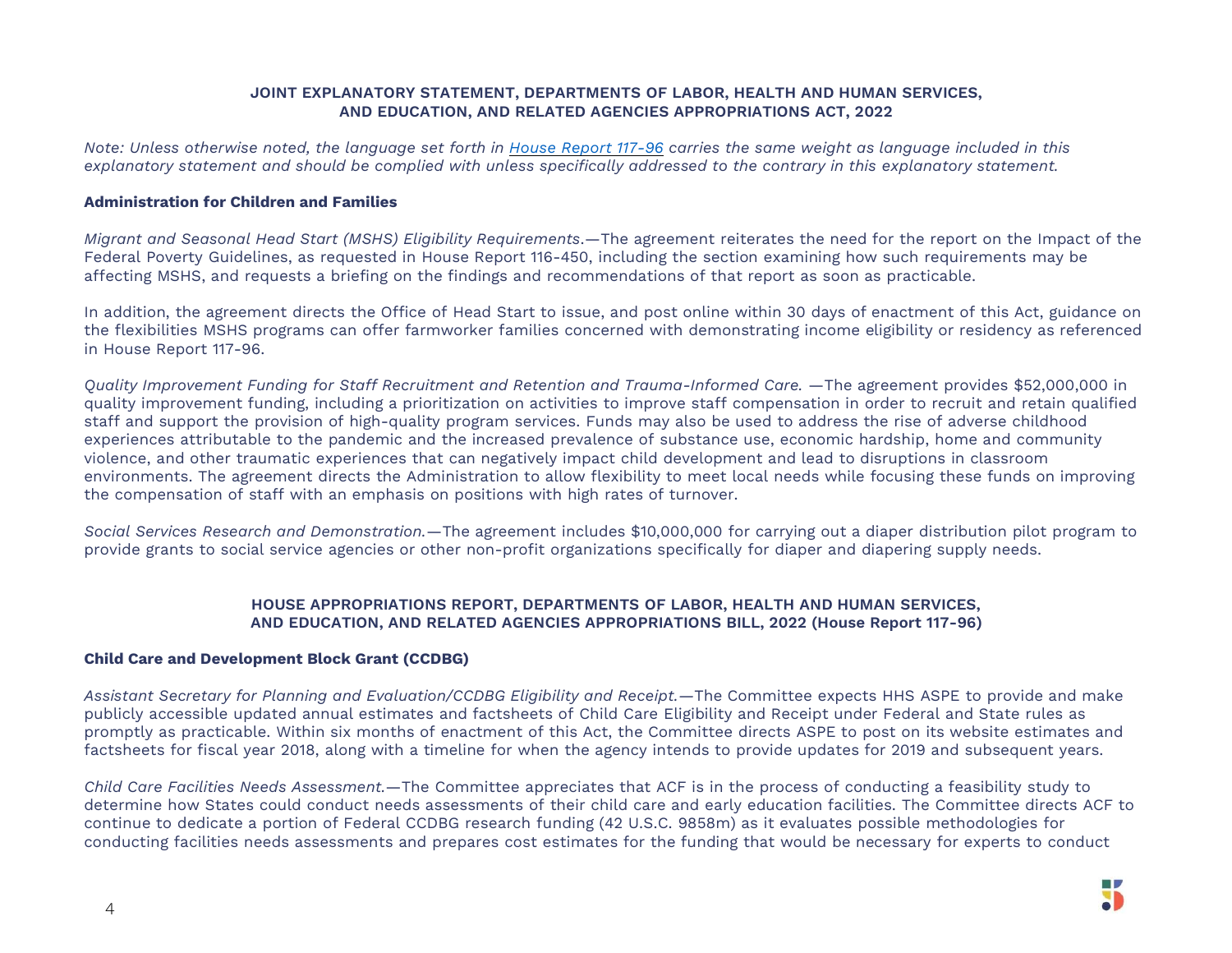Statewide needs assessments. As part of that evaluation, the Committee expects the Office of Child Care (OCC) to engage with key experts and stakeholders who have worked on recent facilities standards reports, conducted Statewide facilities needs assessments, and who have experience in conducting Statewide needs assessments or working on child care and early childhood education facilities issues. OCC shall brief the Committee on its findings as soon as practicable, and include the recommended methodology, along with the resources that would be necessary to fund such Statewide needs assessments in the fiscal year 2023 Congressional Budget Justification.

The Committee encourages HHS to coordinate with the Department of Housing and Urban Development and the Bureau of Indian Affairs as it assesses the child care infrastructure and early learning needs in underserved rural and tribal communities, including for Head Start and early Head Start facilities. Further, the Committee encourages HHS to consult with the Department of Agriculture Rural Development, Small Business Administration, and the Department of Treasury Community Development Financial Institutions Fund, on potential opportunities to leverage resources available to bolster early childhood learning and development in rural America.

*Child Care Relief and Recovery GAO Study.*—The Committee directs GAO to study the State implementation of the various coronavirus relief and recovery packages to identify long-term strategies for improving the child care industry and supporting child care businesses including the use of grants and/or contracts, improving payment practices, and strategies to recruit and retain the workforce.

*Homelessness Data.*—The Committee encourages OCC to provide technical assistance to States to improve the quality and completeness of the data States are required to collect on the homelessness status of children receiving childcare subsidies. The Committee expects OCC to annually publish on its website data gathered regarding homelessness status and related demographic data.

### **Head Start**

*Cost of Living Adjustment.*—The Committee recommends \$234,000,000 for a cost-of-living adjustment.

*Early Head Start (EHS) Expansion and Early Head Start-Child Care (EHS–CC) Partnerships.*—The Committee provides \$750,000,000 to expand Head Start and Early Head Start programs for eligible children and families. The Committee understands that the EHS–CC Partnership grant program was designed to enhance the quality of child care to better meet the needs of working families, and supports the program's appreciation for how Head Start can be critically helpful to meeting those needs. However, the Committee is aware of certain communities for which there are significant barriers to establishing the EHS–CCP model and expects grants for EHS expansion or EHS–CC partnerships to be awarded based on the unique needs of each community with due consideration of local feasibility. The Committee requests a briefing within 45 days of enactment of this Act on how the Office of Head Start intends to award EHS expansion funding, including EHS–CCP funds, without making awards based on a predetermined spending level, and in a way that does not disadvantage communities where EHS–CCP is infeasible. The Committee urges OHS to ensure that the program is not expanded in a way that excludes children and babies whose parents do not qualify for child care, or pregnant women.

The Committee continues to direct ACF to include in the fiscal year 2023 Congressional Budget Justification and each Congressional Budget Justification thereafter, the actual and estimated number of funded slots for each of the following: Head Start, EHS, and EHS–CC Partnerships.